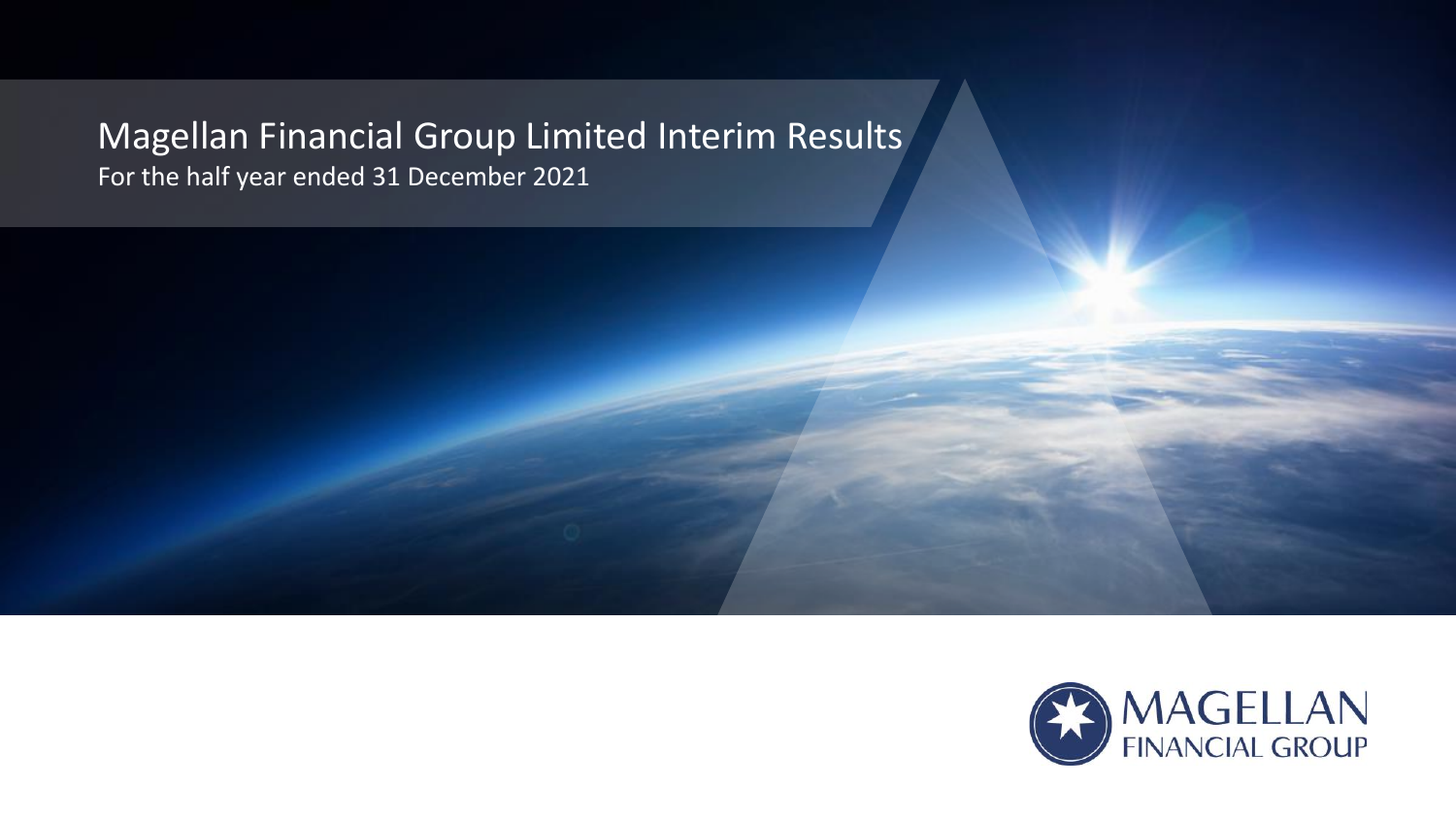



### Group Update

Hamish McLennan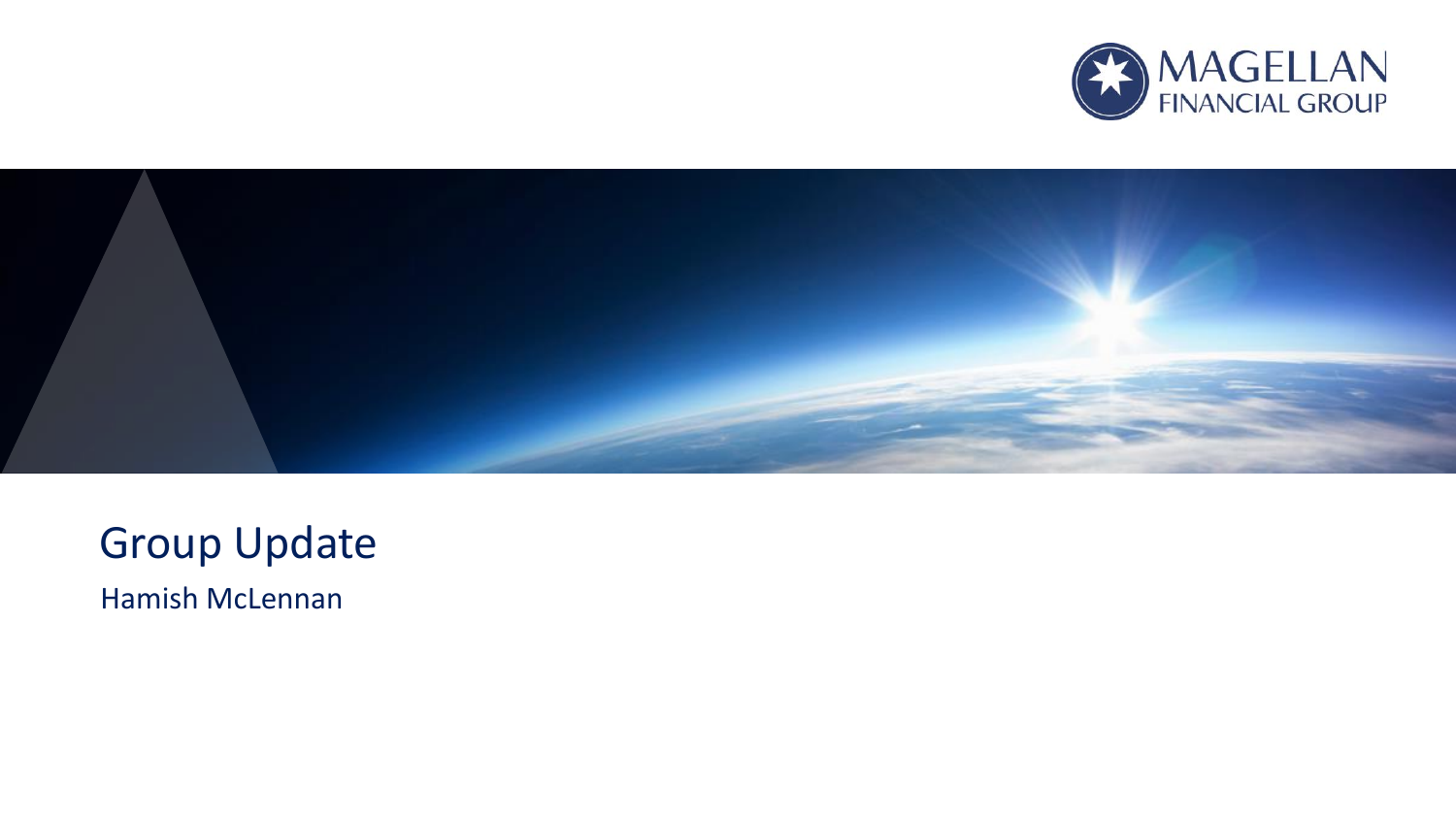

- Strengthened independence and governance
- Hamish McLennan appointed independent non-executive Chairman of Magellan Financial Group ("Magellan")
- Robert Fraser appointed Deputy Chairman of Magellan and continues as independent non-executive Chairman of Magellan Asset Management, Magellan's core business
- Process underway for additional independent non-executive director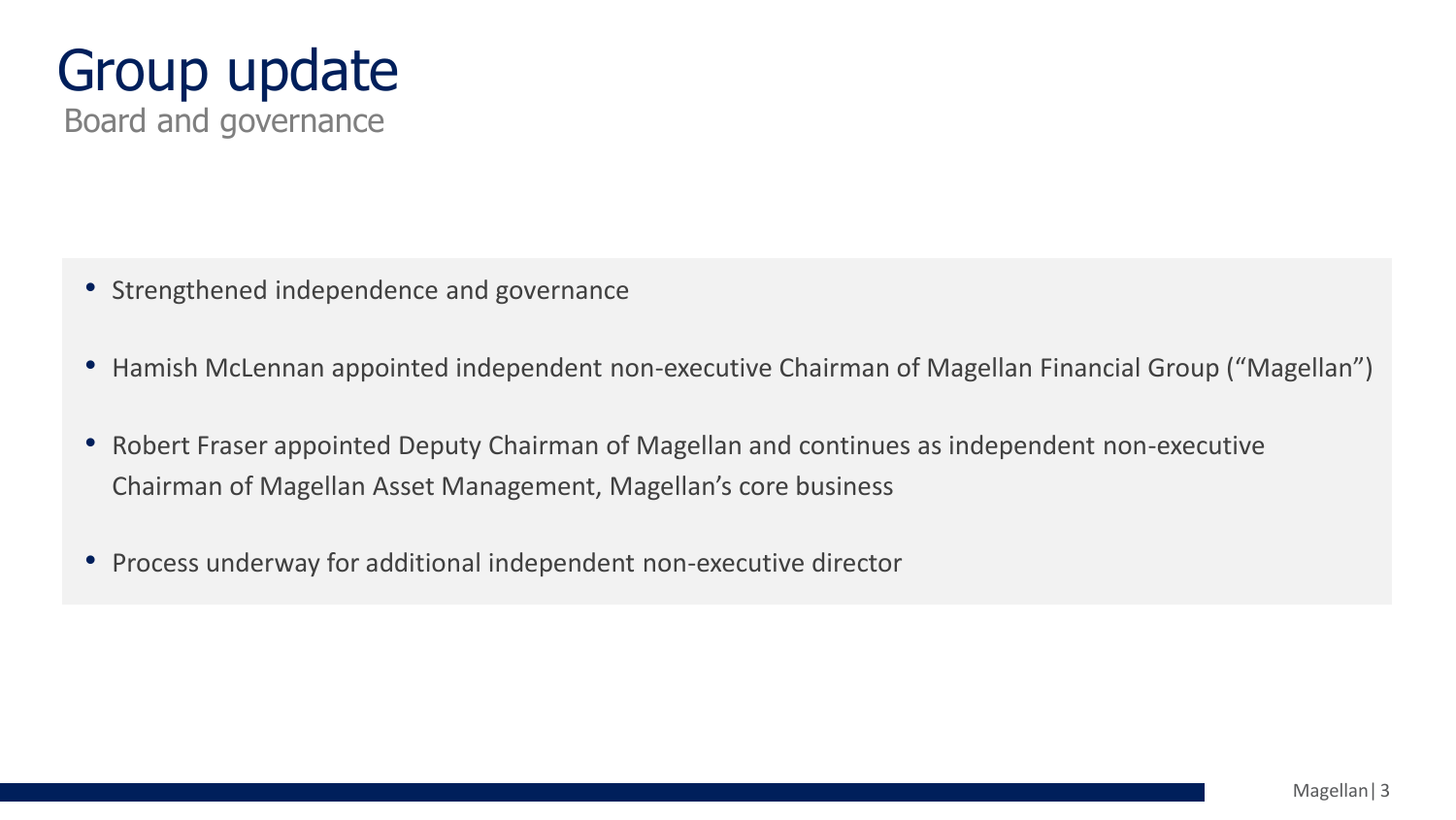

- Interim CEO, Kirsten Morton, is doing an outstanding job
- Core business operations are stable and operating very effectively and profitably
- Addition of Chris Mackay to senior management adds further depth of experience and support to Interim CEO
- Board will make CEO appointment when appropriate, after concluding process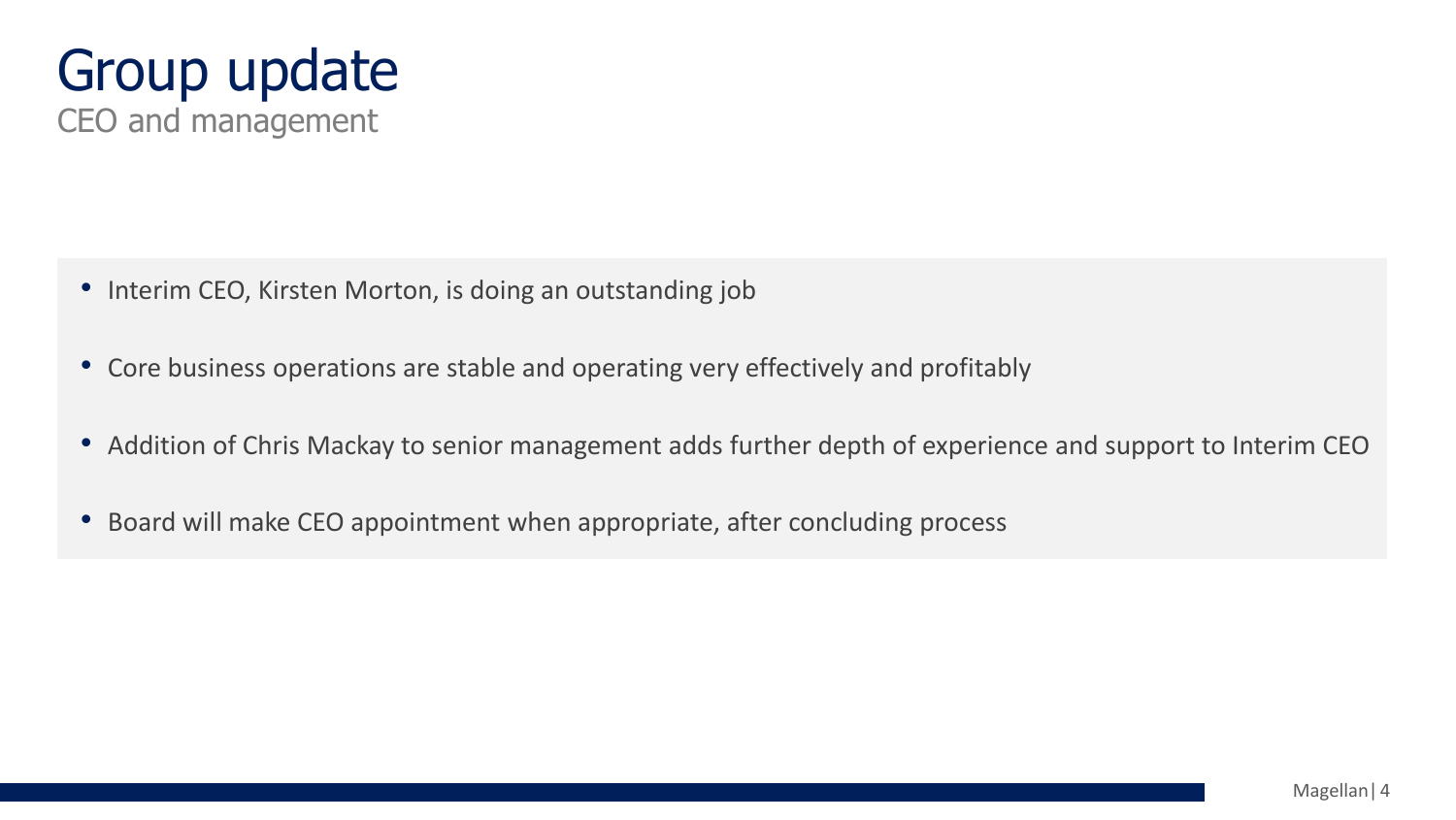## Attractive capital management

- Intention to progress with a 1-for-8 bonus issue of options to Magellan shareholders
	- Exercise price \$35 per option
	- 5 year term exercisable at any time until expiry
	- Prospectus expected to be lodged in March 2022
	- An application will be made with ASX to have the options quoted on ASX
- Intention to progress with an issuance of ~10 million unlisted options to be issued to Magellan staff (\$35 exercise price, 5 year term)
- Board considering on-market share buy-back
- Dividend policy confirmed 90-95% payout
- DRP suspended
- No plans for further investments in Magellan Capital Partners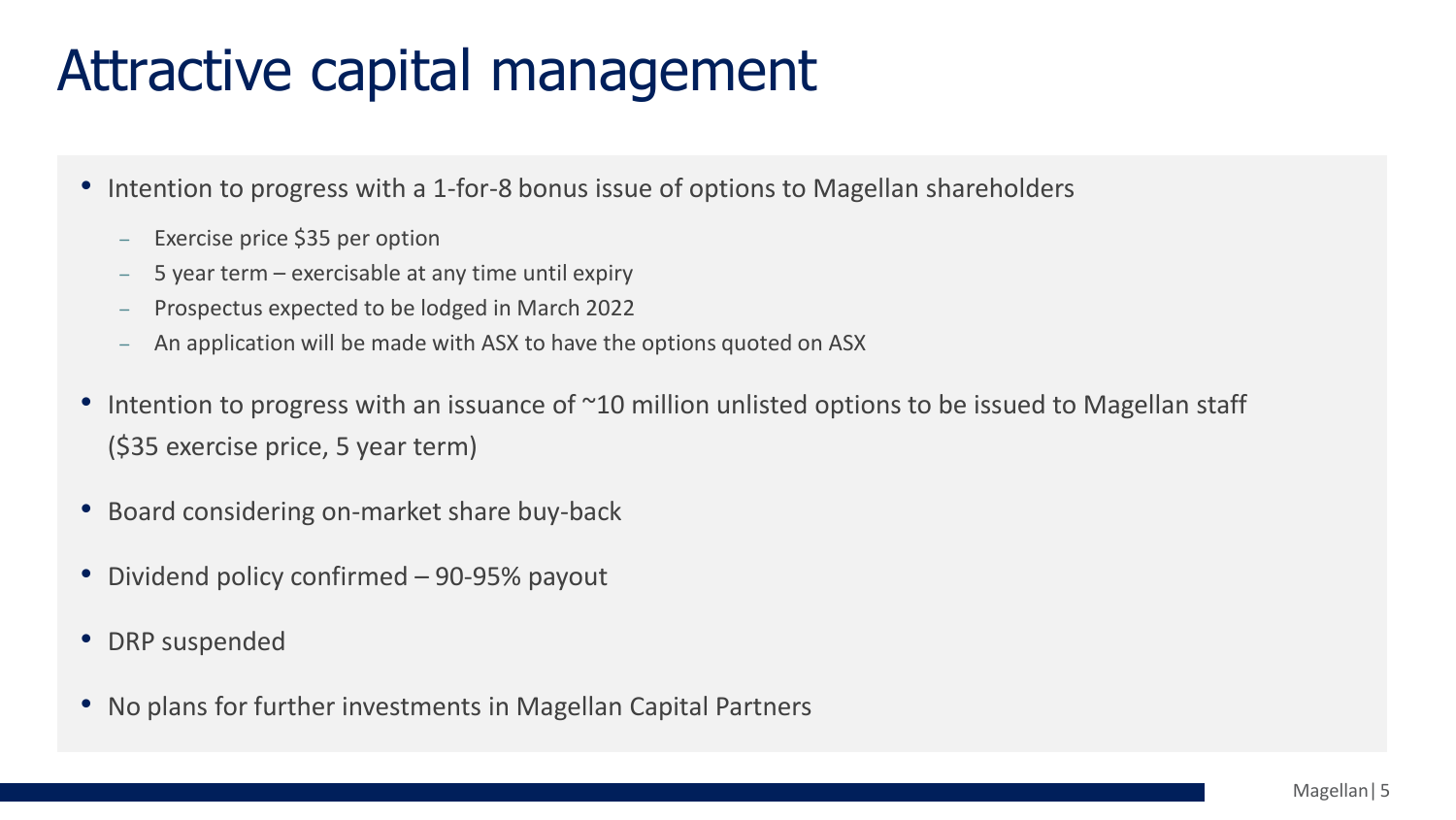



### Funds Management Update

Chris Mackay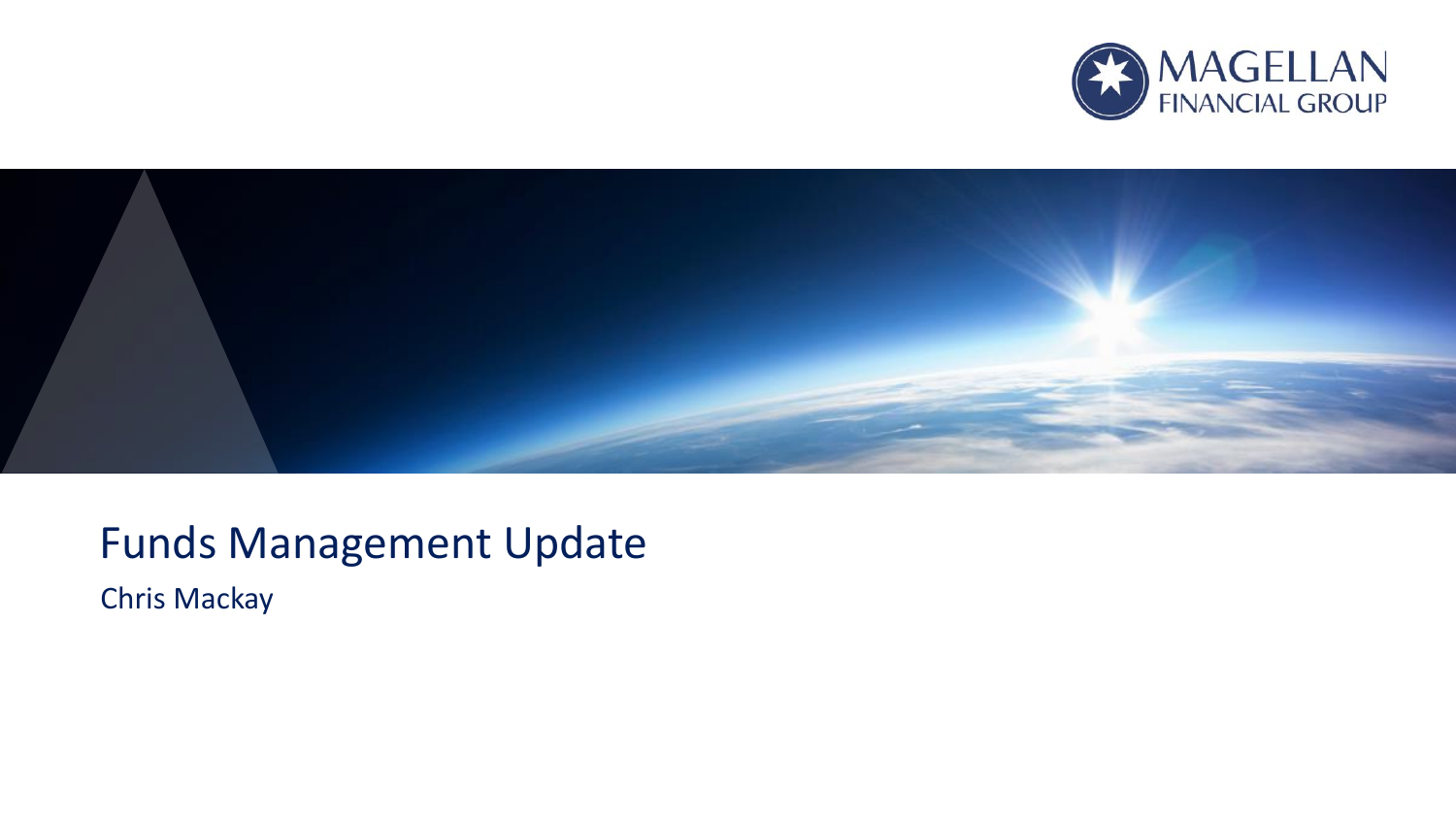## Funds Management update

- Unchanged fundamental, proven investment discipline since inception
	- Strong, consistent investment results for clients with downside protection
	- Minimise risk of material permanent capital loss across market cycles
	- Help clients maintain quality investments during volatility and noise
- Deeply experienced investment teams (40+ people) continue to deliver
	- Global well above target 9% p.a. after fees since inception and lower volatility
	- Infrastructure and Airlie maintain excellence
	- MFG Core Series, ESG/Sustainable and **Future***Pay* immense potential
- Investment philosophy, disciplines and objectives unchanged
- **Key priority is to sharpen investment processes to improve investment performance**
- Recognise MGF discount. Fund buy-back represents ~30% of volumes. Benefit to exiting and continuing unitholders
- Excellence across the organisation including operations, business support and distribution to support our clients' needs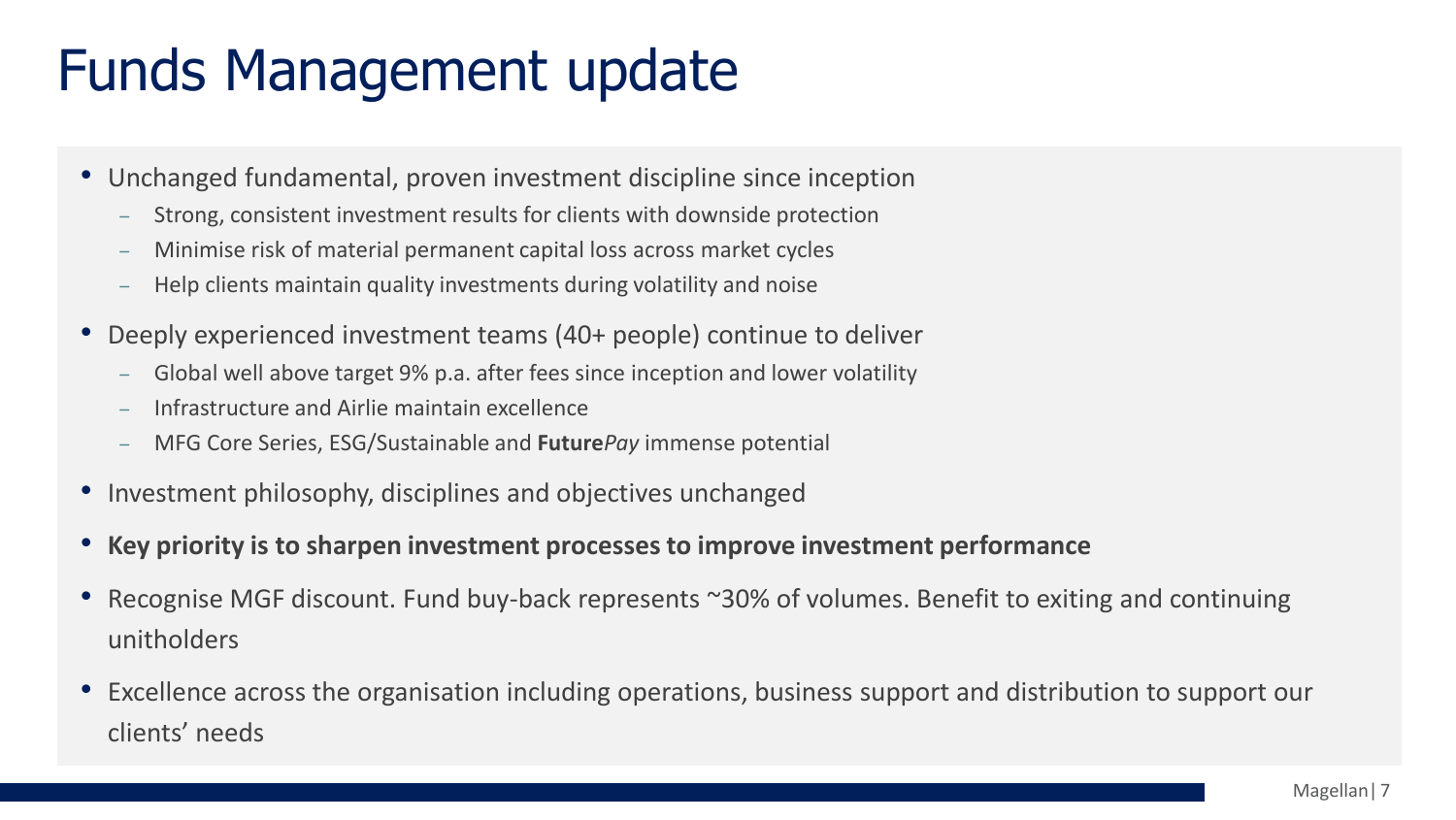



### Interim Results

Kirsten Morton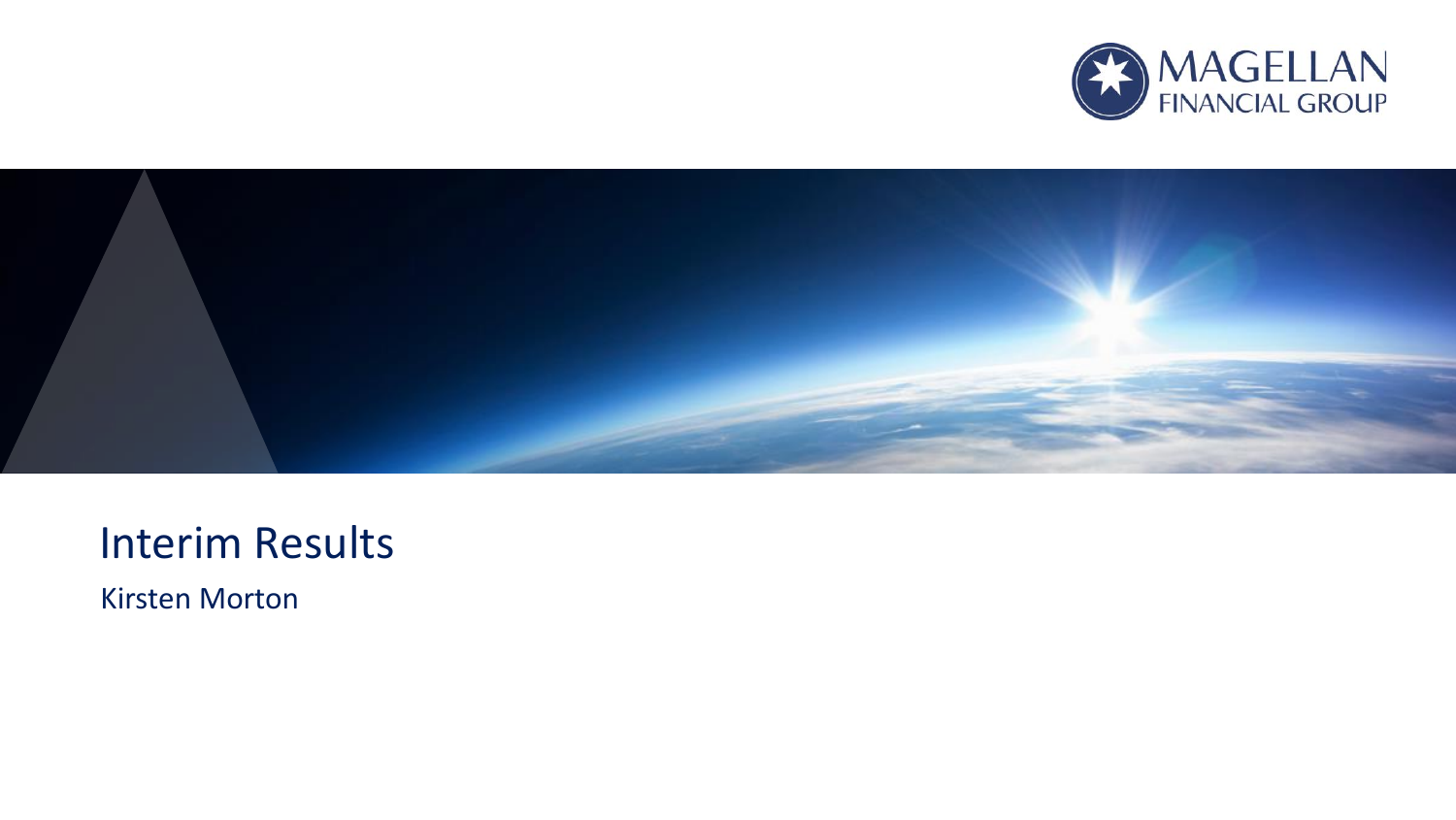## Reported earnings

| \$ million                                                     | 31 Dec 2021 | 31 Dec 2020 | % change |
|----------------------------------------------------------------|-------------|-------------|----------|
| Management and services fees                                   | 352.3       | 311.4       | 13%      |
| Performance fees                                               | 11.5        | 12.4        | (8%)     |
| Other revenue and income                                       | 20.3        | 9.4         | 116%     |
| Adjusted revenue and other income                              | 384.1       | 333.2       | 15%      |
| Adjusted expenses                                              | (65.3)      | (52.6)      | 24%      |
| Adjusted net profit before tax and before associates           | 318.8       | 280.5       | 14%      |
| Share of after tax profit/(loss) of associates                 | 3.0         | (6.1)       | 149%     |
| Adjusted net profit after tax                                  | 248.1       | 213.1       | 16%      |
| Transaction costs related to strategic initiatives (after tax) | (6.1)       | (2.9)       | 113%     |
| Amortisation expense of intangible assets                      | (2.3)       | (2.3)       | $0\%$    |
| Net unrealised gains/(loss) (after tax)                        | 11.9        | (5.6)       | 312%     |
| Net profit after tax                                           | 251.6       | 202.3       | 24%      |
| <b>Key statistics</b>                                          |             |             |          |
| Diluted EPS (cents per share)                                  | 136.3       | 110.6       | 23%      |
| Adjusted diluted EPS (cents per share)                         | 134.4       | 116.4       | 15%      |
| Interim dividend (cents per share)                             | 110.1       | 97.1        | 13%      |
| Franking                                                       | 75%         | 75%         |          |

- 13% increase in management and services fees, in line with 12% growth in average funds under management
- Performance fees of \$11.5m
- Other revenue and income driven by distribution income of \$8.6m, realised capital gains of \$8.1m and net FX gain of \$2.1m
- Adjusted net profit after tax up 16%
- Adjusted diluted EPS up 15% to 134.4cps, in line with growth in adjusted net profit
- Interim dividend of 110.1cps, up 13%

Adjusted financial measures are adjusted for non-cash items (amortisation expense and unrealised gains/losses) and transaction costs related to strategic initiatives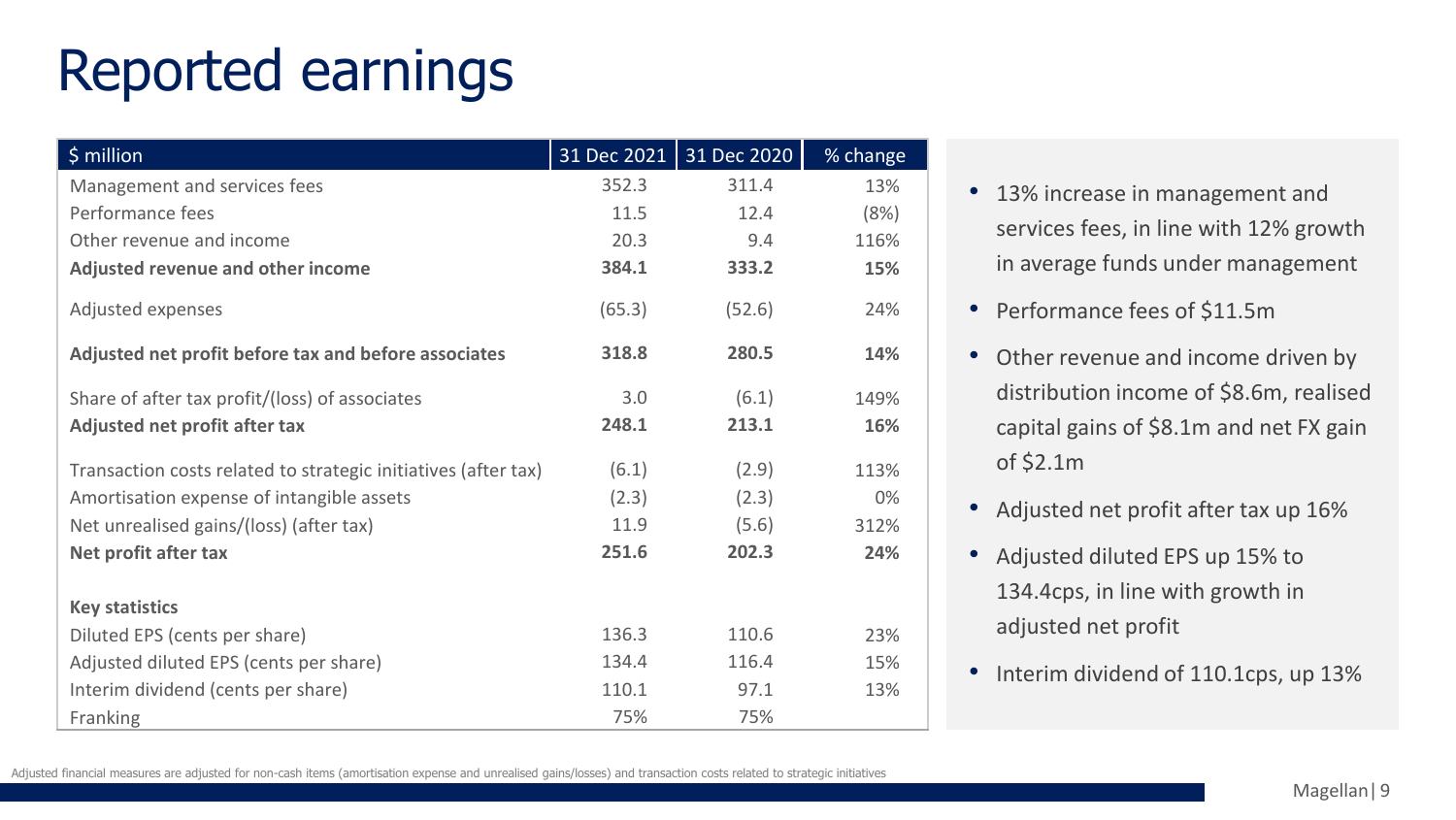### Overview of 1H22 results



*Not reliant on a single client and strong growth in earnings in line with growth in FUM*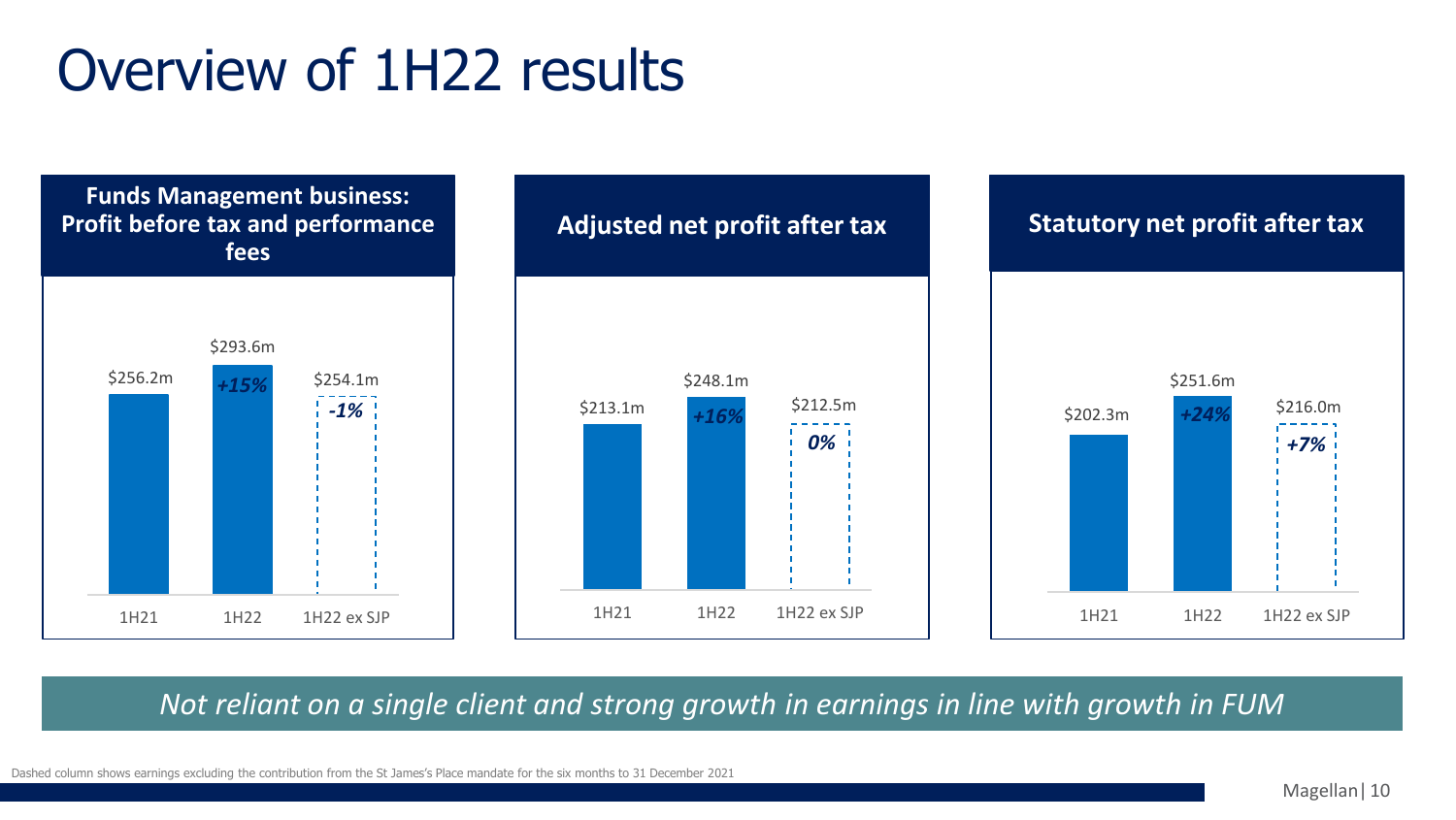## Financial position





### **No debt \_\_\_\_\_\_\_\_\_\_\_\_\_\_\_**

Total liabilities of \$225.0 million, predominantly in relation to the Group's commitments to fund the MGF Options discount

### **\$238.5 million \_\_\_\_\_\_\_\_\_\_\_\_\_**

Net cash flow from operating activities during the half year



Strong cash flows allowing dividend payout of 90-95% of Funds Management profit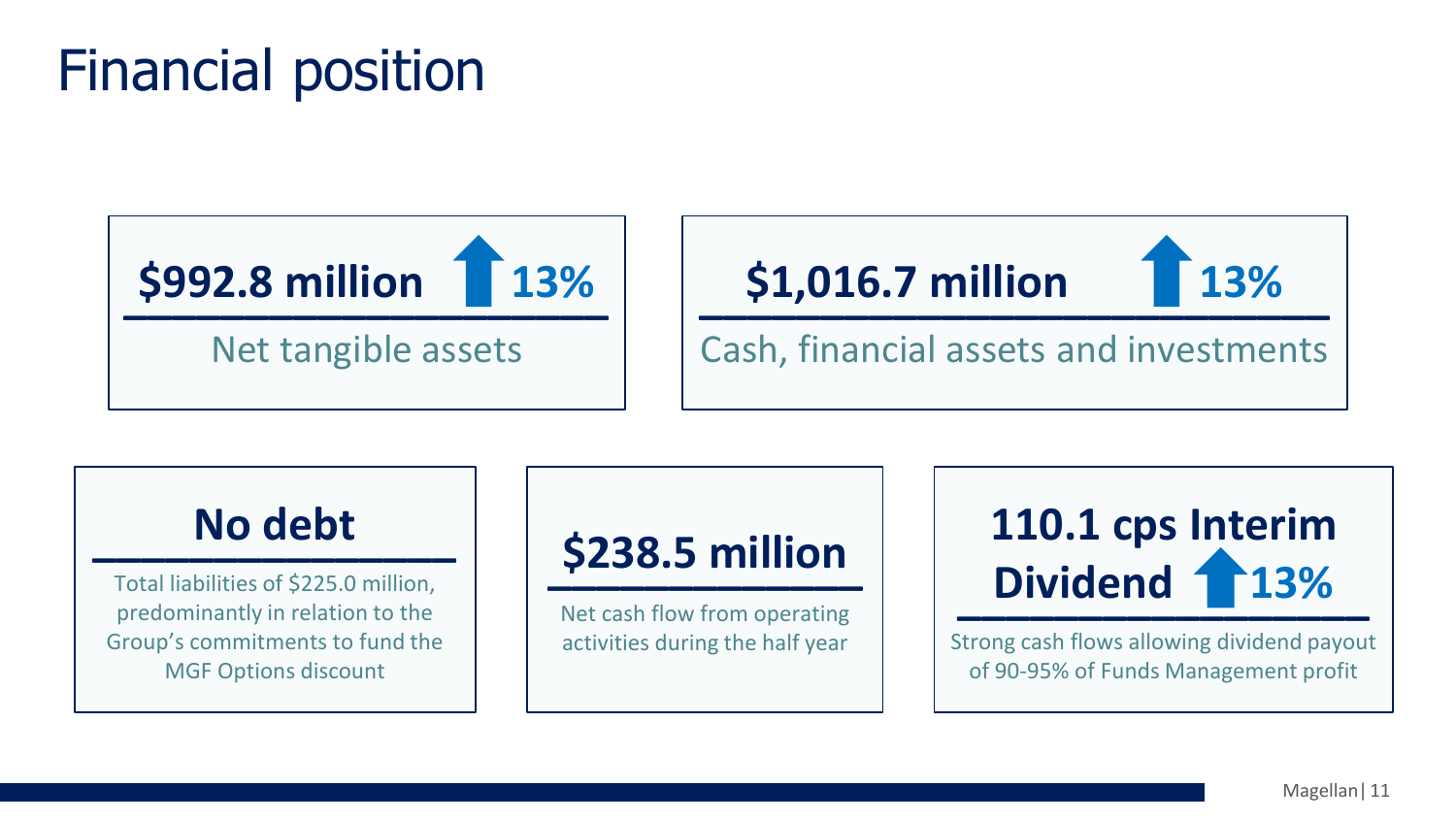## Interim dividend up 13%



- Interim dividend of 110.1 cents per share (75% franked)
- Record date of 24 February 2022
- Payment on 8 March 2022
- DRP suspended
- $\bullet$  Dividend policy<sup>1</sup>:
	- Interim and Final dividends based on 90%-95% of profit of Funds Management business<sup>2</sup> excluding crystallised performance fees
	- Annual Performance Fee Dividend of 90%-95% of net crystallised performance fees after tax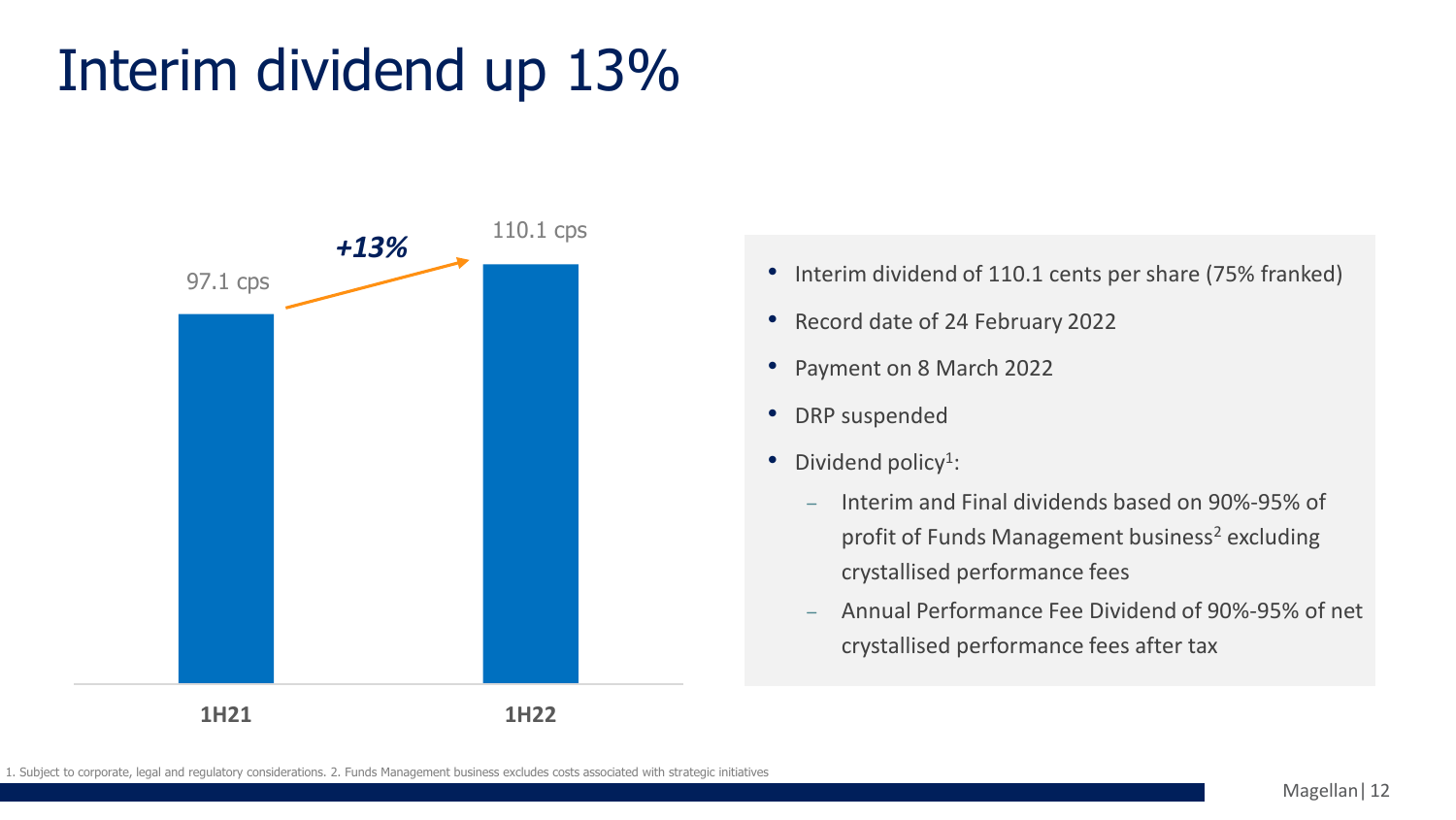### Expenses: headroom to invest in the business

- Cost to income ratio (excluding performance fees) of 17.4% (19.6% excluding SJP contribution) during the period
- Significant headroom to continue to invest in the business
- Expect Funds Management business expenses in 2022 financial year to be in the range of \$125-\$130 million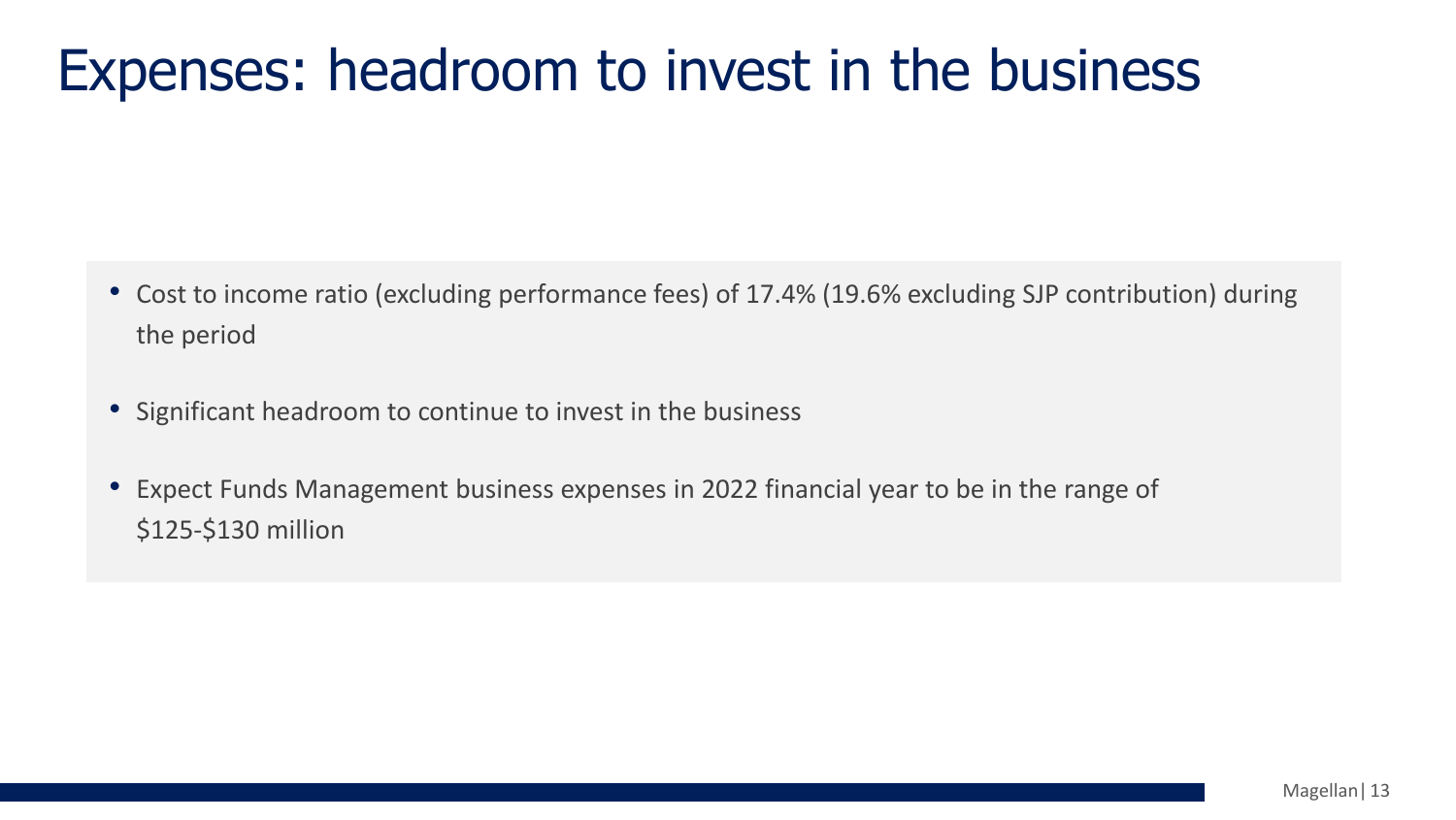



### Funds Management Business

Kirsten Morton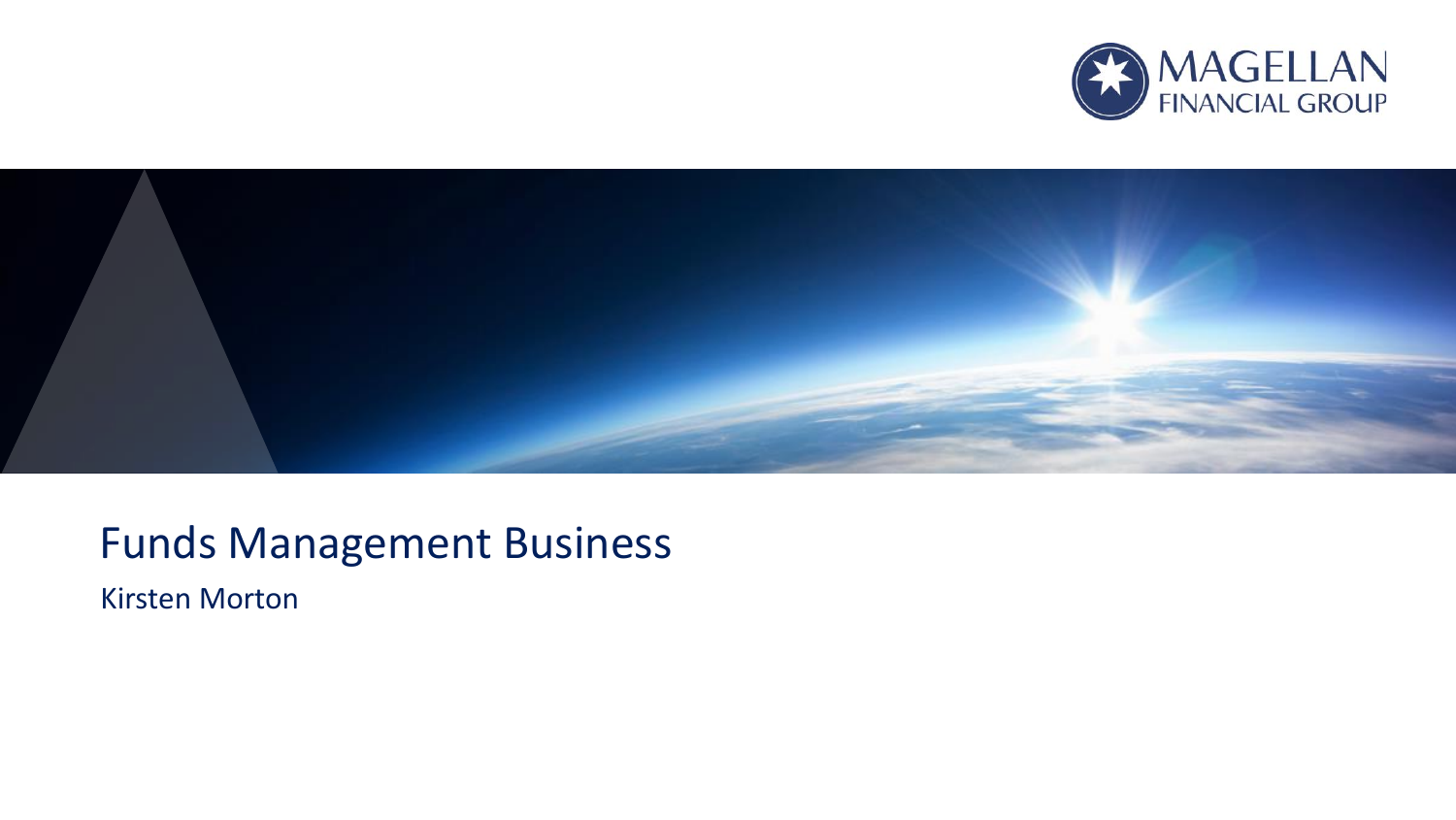# Funds Management business

| $$$ million                                                | 31 Dec 2021 | 31 Dec 2020 | % change |
|------------------------------------------------------------|-------------|-------------|----------|
| Revenue                                                    |             |             |          |
| Management fees                                            | 350.3       | 309.4       | 13%      |
| Performance fees                                           | 11.5        | 12.4        | (8%)     |
| Services fees                                              | 2.0         | 2.0         | 2%       |
| Interest and other revenue                                 | 3.3         | (3.6)       | 191%     |
|                                                            | 367.1       | 320.2       | 15%      |
| <b>Expenses</b>                                            |             |             |          |
| Employee expense                                           | 42.2        | 34.2        | 23%      |
| Other expense                                              | 20.1        | 17.4        | 16%      |
|                                                            | 62.3        | 51.6        | 21%      |
| Profit before tax                                          | 304.8       | 268.6       | 13%      |
| Profit before tax and before performance fees <sup>1</sup> | 293.6       | 256.2       | 15%      |

#### **Key Statistics**

|                                             | 31 Dec 2021 | 31 Dec 2020 | % change |
|---------------------------------------------|-------------|-------------|----------|
| Average Funds Under Management (\$ billion) | 112.7       | 100.9       | 12%      |
| Average base management fee (bps)           | 62          | 61          |          |
| Average AUD/USD exchange rate               | 0.7319      | 0.7234      | 1%       |
| Avg. number of employees                    | 139         | 132         | 5%       |
| Employee expense/total expense              | 67.7%       | 66.4%       |          |
| Cost/Income                                 | 17.0%       | 16.1%       |          |
| Cost/Income (excl performance fees) $1$     | 17.4%       | 16.8%       |          |

- Core business that drives profits and dividends
- Profit before tax and performance fees up 15%, driven by 12% increase in average funds under management
- Employee expenses reflect adjustments made in the prior period due to COVID
- Small increase in average base management fee to 62bps
- Based on funds under management of \$87.1 billion as at 9 February 2022, base management fee run rate of 64bps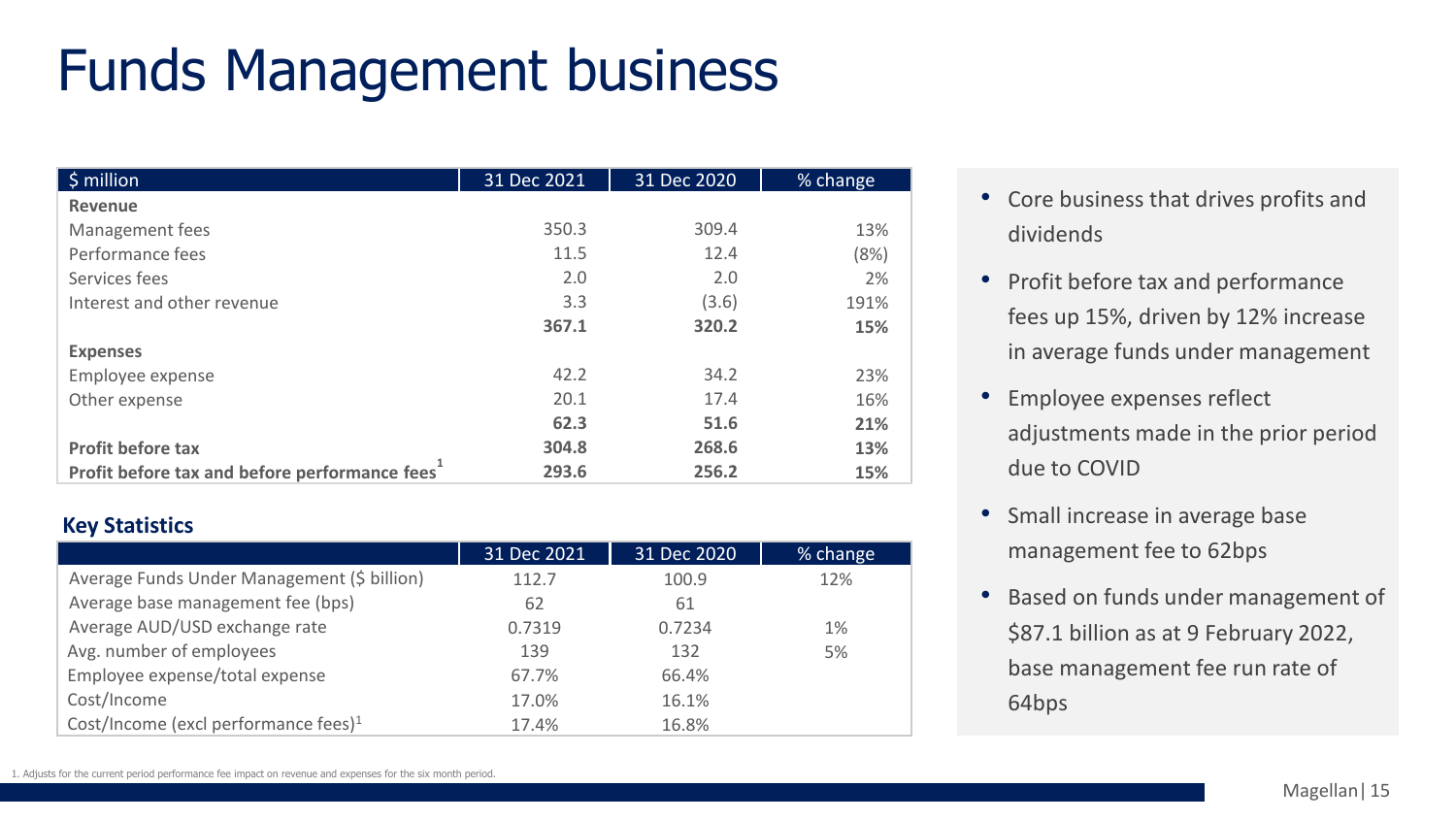### Well-balanced business

#### *Based on FUM of \$87.1 billion as at 9 February 2022*

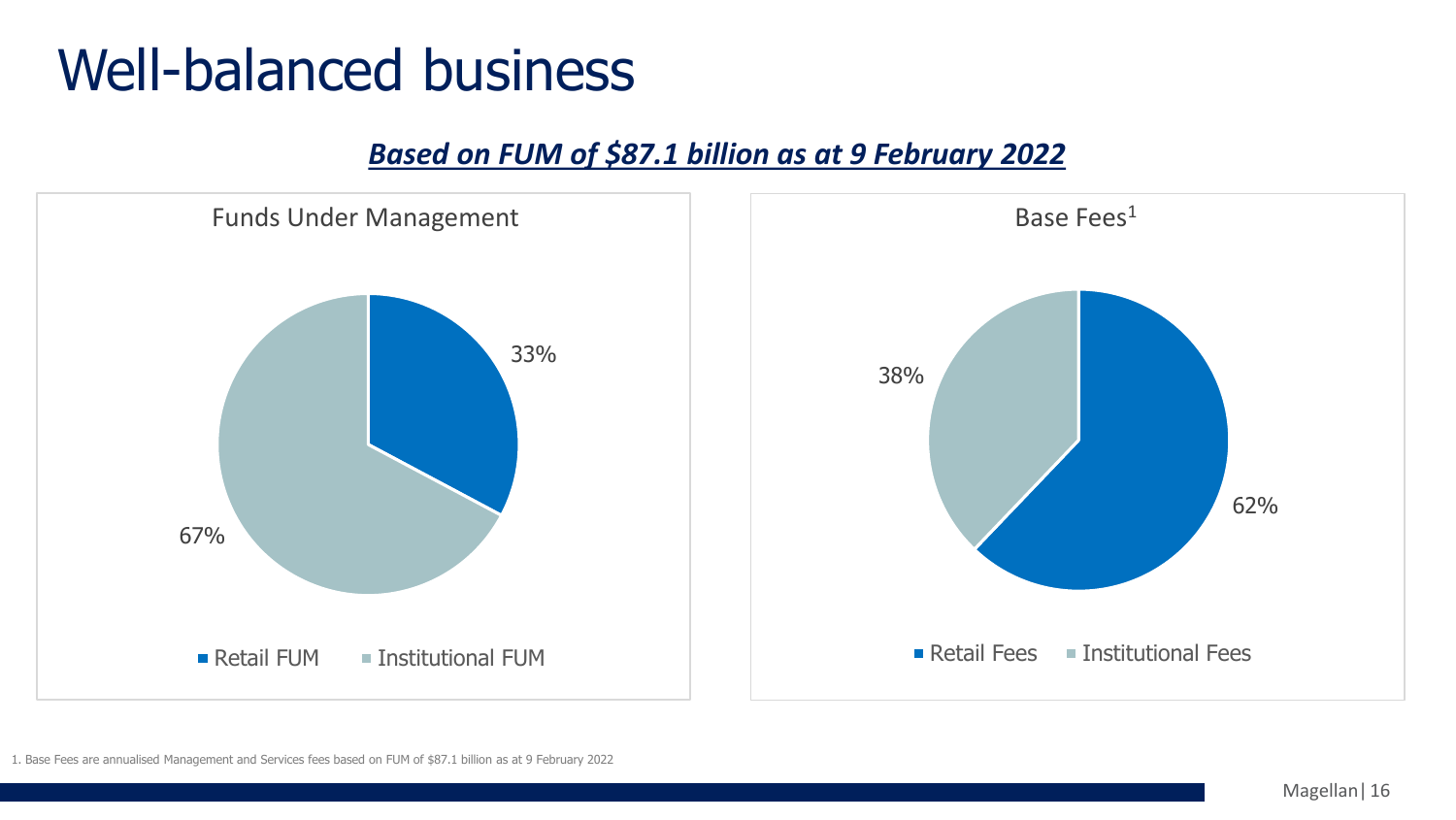## Institutional client diversity

#### *Based on FUM of \$87.1 billion as at 9 February 2022*



| <b>Cumulative Total Management and Services Fees</b> |    |    |    |    |
|------------------------------------------------------|----|----|----|----|
| <b>Top Institutional Clients</b>                     |    | 10 | 20 | зо |
|                                                      | 14 | 19 |    |    |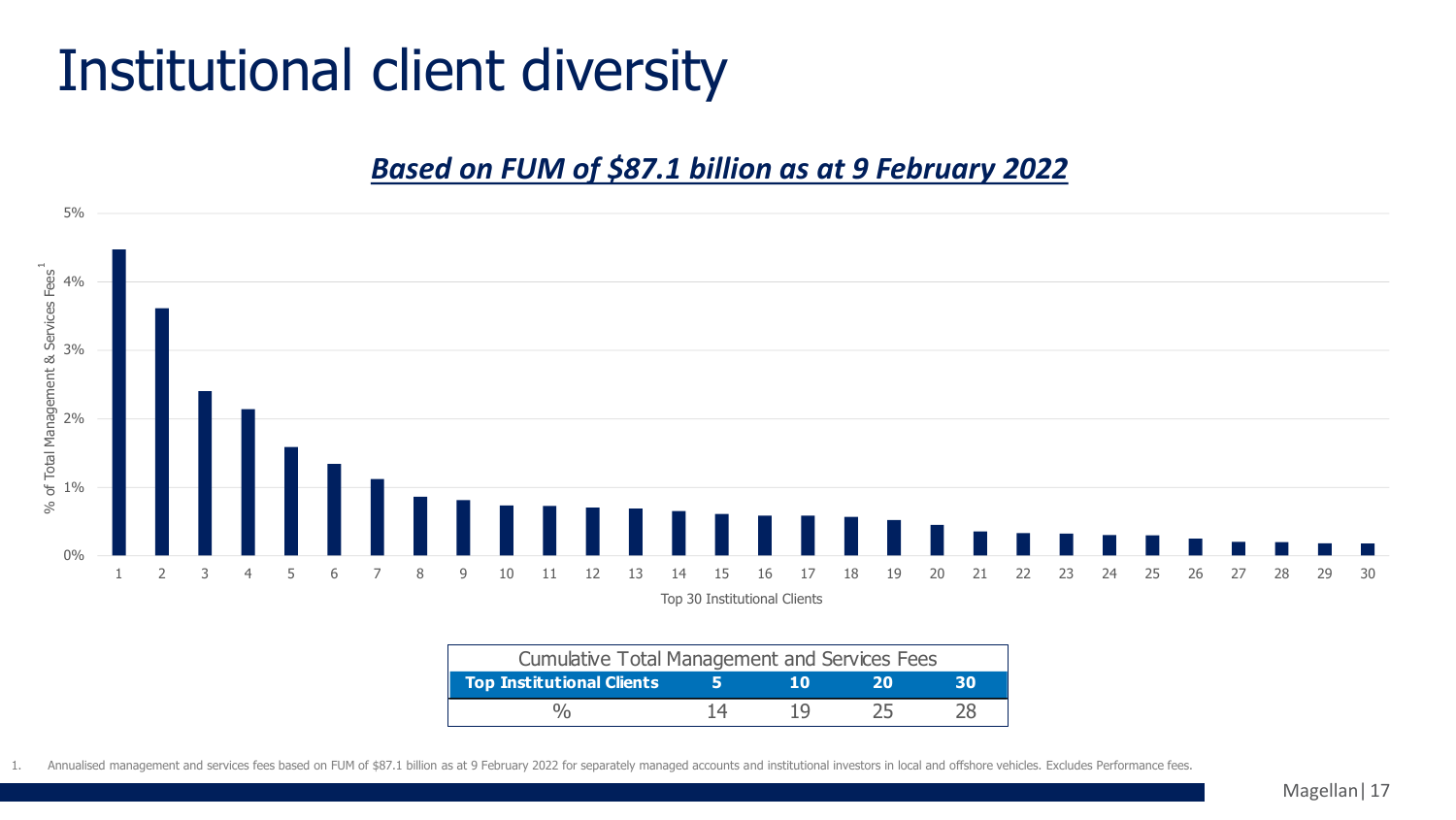



### Magellan Capital Partners

Kirsten Morton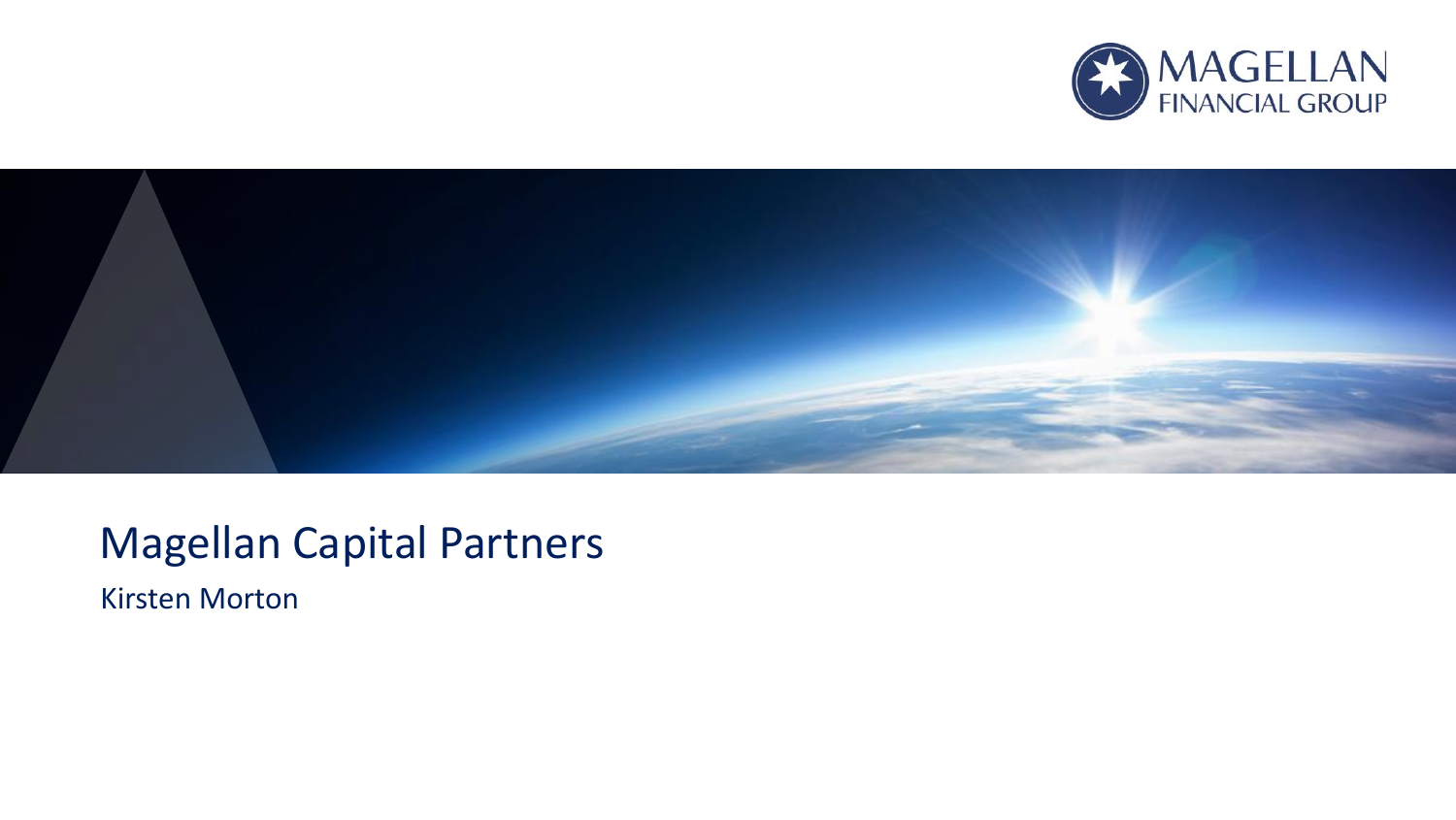## Magellan Capital Partners

- Three financial investments which are separate, independently managed and not held for core Funds Management business synergies
- Magellan supportive of all financial investments
- No plans to make further investments
- Barrenjoey is performing ahead of its expectations and was profitable in 1H22
- Strong oversight of financial investments by Craig Wright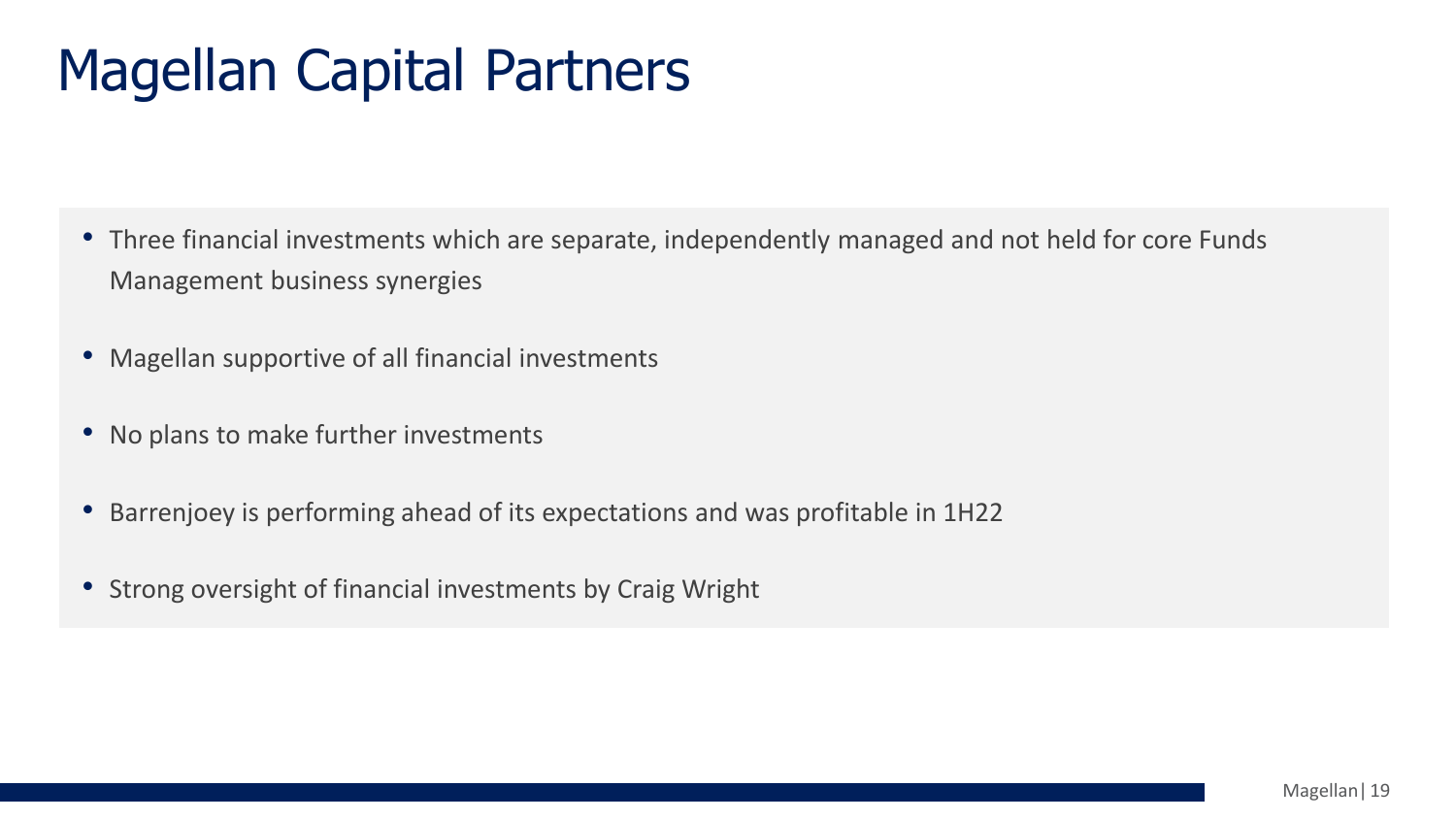



### Looking Forward

Kirsten Morton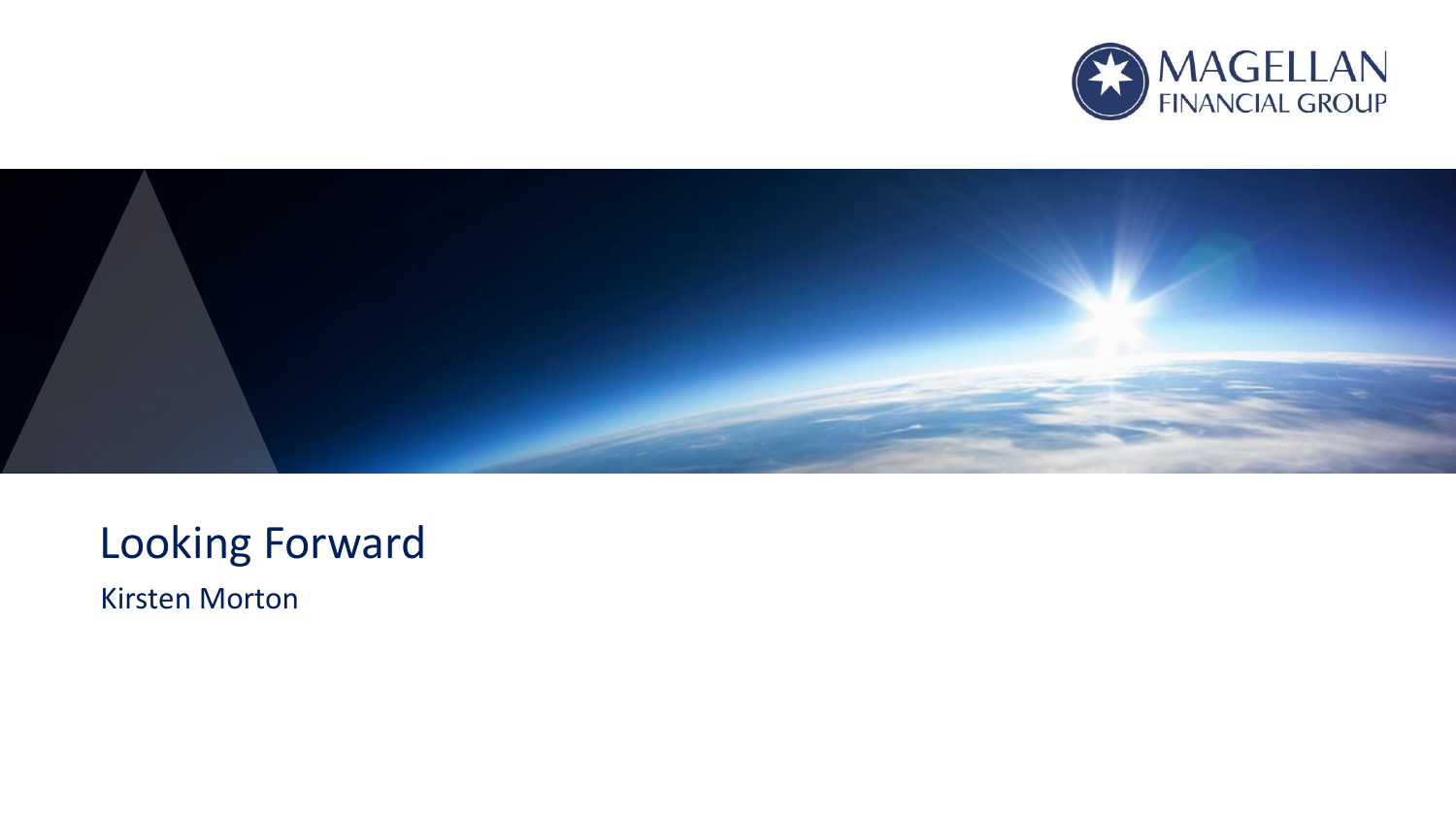## Our immediate priorities

#### **Client focus and engagement Staff engagement Staff engagement**

**Sharpening investment processes to improve investment performance**

- **Institutional**
	- Significant engagement across our institutional client base globally
	- US/UK face-to-face meetings scheduled throughout March 2022
- **Retail**
	- Researcher webinars and meetings with senior investment team members
	- Financial adviser and broker webinars with Global Equity portfolio managers
	- Boardroom briefings with senior investment team members nationwide
	- Active outreach to our adviser and broker network from our 14-person client facing retail distribution team
	- Domestic financial adviser and broker national roadshow in March 2022
	- Showcasing the breadth and depth of our investment team through a range of initiatives including video series, Magellan Minutes, and In the Know podcast
	- Ongoing investor calls with direct clients

- Active staff engagement
- Employee retention a focus
- Strong financial position allows us to continue to invest, support and reward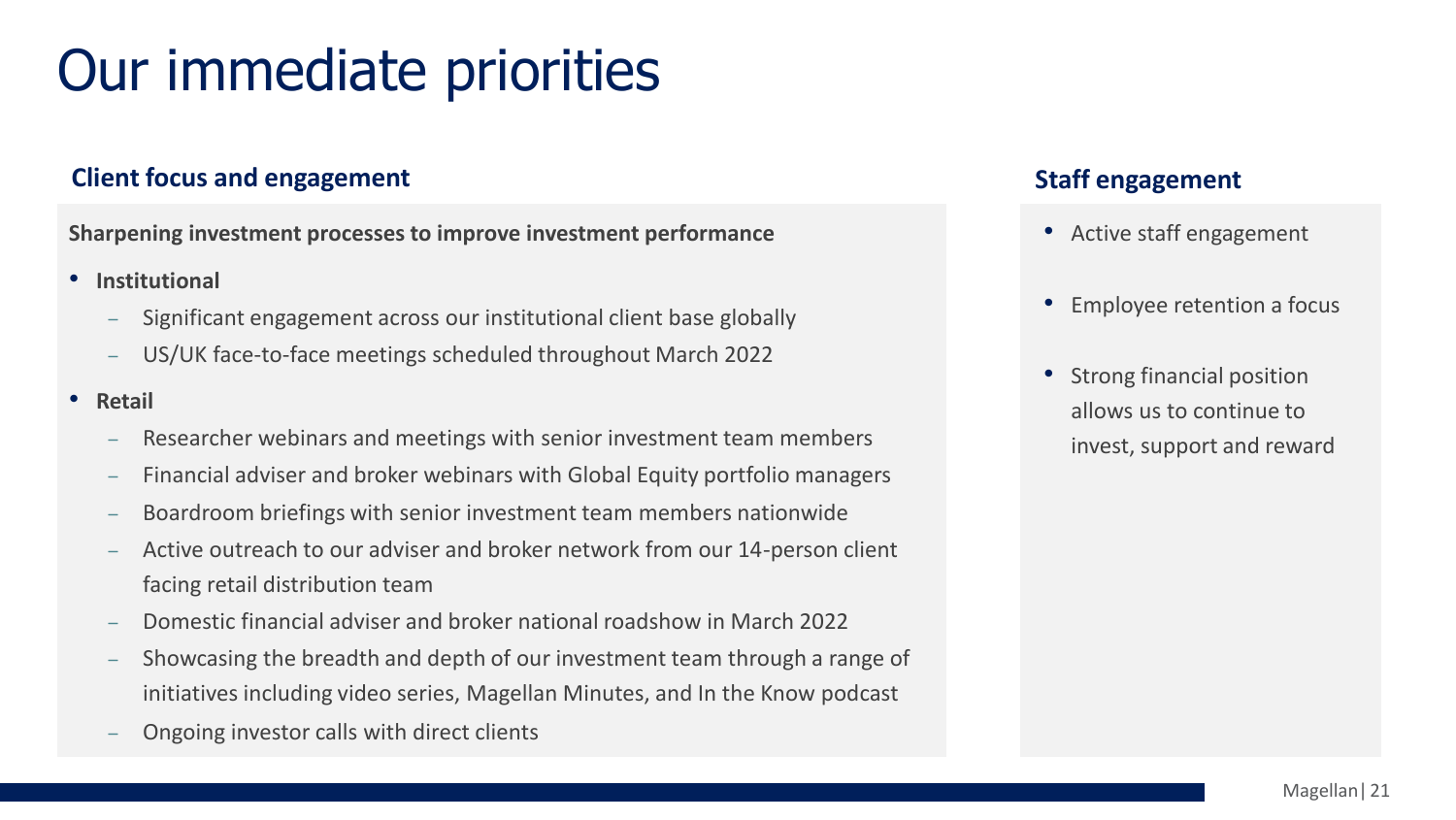### Key messages

- Strong financial results for the half year
- Robust balance sheet
- Governance and accountability across the business
- Focused on core Funds Management business
- Deeply experienced investment team, significant depth and talent
	- Delivered strong, consistent performance since inception
	- Disciplined, proven, through-cycle processes
- Capital management to enhance shareholder value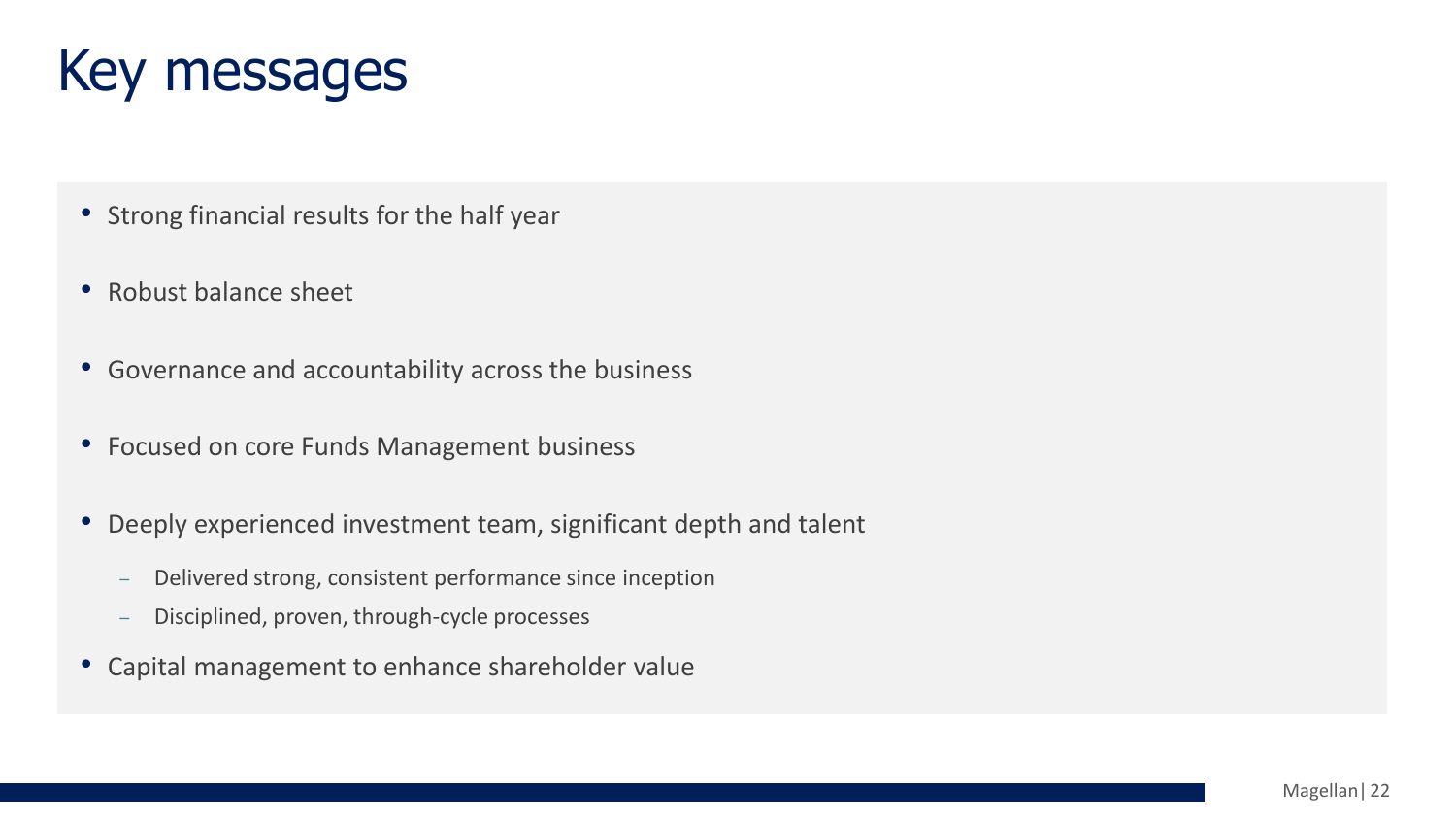



### Q&A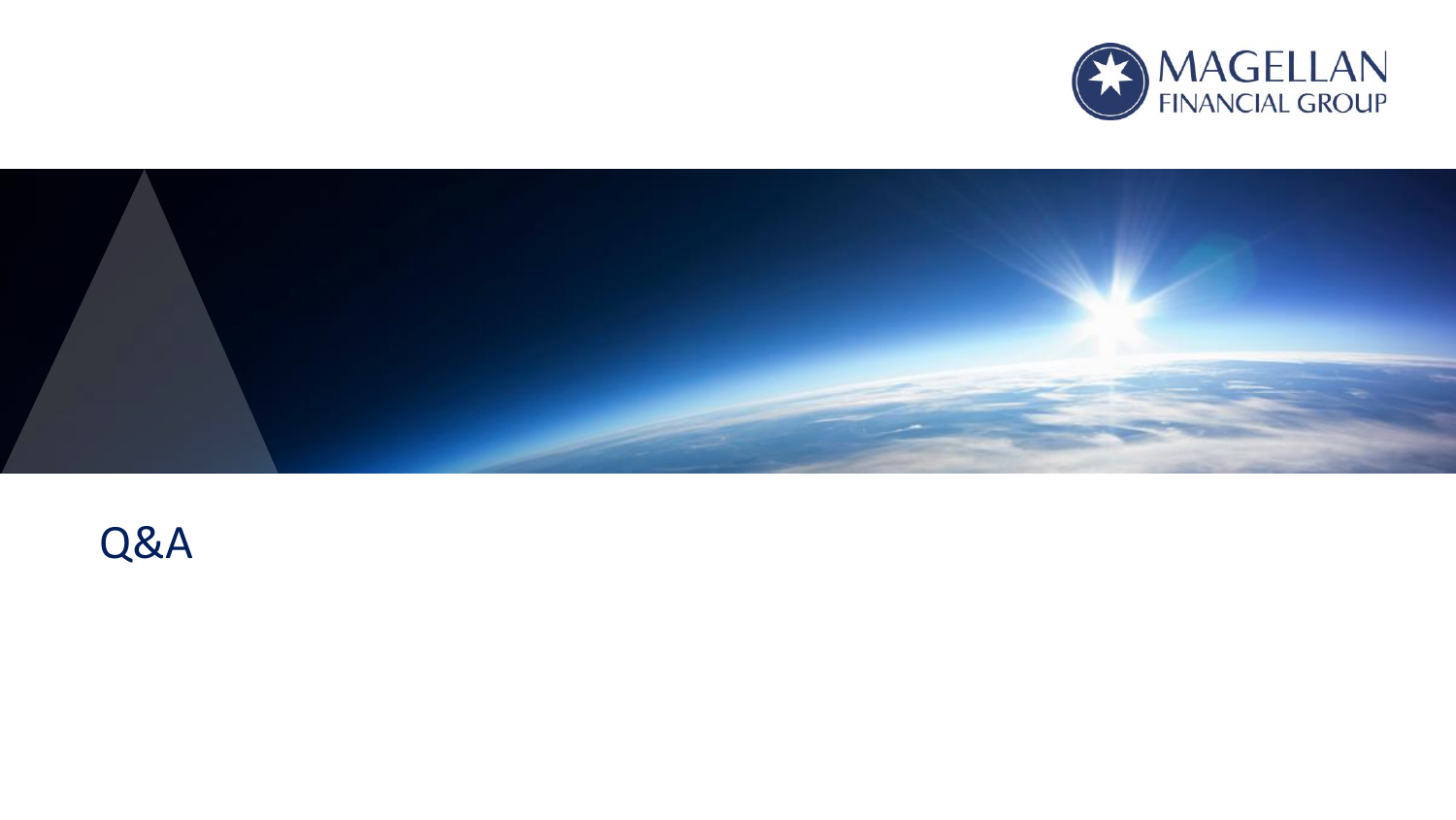## Important Information

This presentation has been prepared by Magellan Financial Group Limited ACN 108 437 592 ('**Magellan**').

This presentation contains summary information about Magellan and its related bodies corporate and is current as at 18 February 2022. While the information in this presentation has been prepared in good faith and with reasonable care, no representation or warranty, express or implied, is made as to the accuracy, adequacy or reliability of any statements, estimates, opinions or other information contained in the presentation, any of which may change without notice. This includes, without limitation, any historical financial information and any estimates and projections and other financial information derived from them.

This presentation may contain forward-looking statements. These forward-looking statements have been made based upon Magellan's expectations and beliefs concerning future developments and their potential effect upon Magellan (and its controlled entities) and are subject to risks and uncertainty which are, in many instances, beyond Magellan's control. No assurance is given that future developments or proposed strategic initiatives will materialise or be in accordance with Magellan's expectations. Actual outcomes could differ materially from those expected by Magellan and Magellan assumes no obligation to update any forward-looking statements or information.

To the maximum extent permitted by law. Magellan (including its directors, officers, employees, agents, associates, affiliates and advisers) disclaims and exclude all liability for any loss or damage suffered or incurred by any person as a result of their reliance on the information contained in this presentation or any errors in or omissions from this presentation. To the maximum extent permitted by law, no party nor any other person accepts any other liability, including without limitation, any liability arising from fault, negligence or lack of care, for any loss or damage arising from the use of this presentation or its contents or otherwise in connection with it.

The information in this presentation does not constitute financial product advice (nor investment, tax, accounting or legal advice) and does not take account of your individual investment objectives, including the merits and risks involved in an investment in shares or units in any entity or trust or your financial situation, taxation position or particular needs. You must not act on the basis of any matter contained in this presentation, but must make your own independent assessment, investigations and analysis of Magellan and obtain any professional advice you require, including financial, legal and taxation advice appropriate to your jurisdiction, before making an investment decision based on your investment objectives.

This presentation does not constitute an offer to sell or a solicitation of an offer to purchase any security or financial product or service and does not and will not form any part of any contract or commitment for the acquisition of any securities, financial products or services. This presentation is not a prospectus, disclosure document, product disclosure statement or other offering document under Australian law or the law of any other jurisdiction and does not contain all of the information which would be required in such a document.

Units in the fund(s) referred to in this presentation are issued by Magellan Asset Management Limited (ABN 31 120 593 946, AFS Licence No 304 301). The Product Disclosure Statement and Target Market Determination applicable to the fund(s) is available at www.magellangroup.com.au or can be obtained by calling +61 2 9235 4888.

Past performance is not necessarily indicative of future results and no person guarantees the performance of any security, financial product or service or the amount or timing of any return from it. There can be no assurance that the financial product or service will achieve any targeted returns, that asset allocations will be met or that the financial product or service will be able to implement its investment strategy and investment approach or achieve its investment objective.

The information contained in this Presentation must not be reproduced, used or disclosed, in whole or in part, without the prior written consent of Magellan

© 2021 Magellan. All Rights reserved. **MAGELLAN** and the Magellan logo are registered trademarks of Magellan Asset Management Limited.